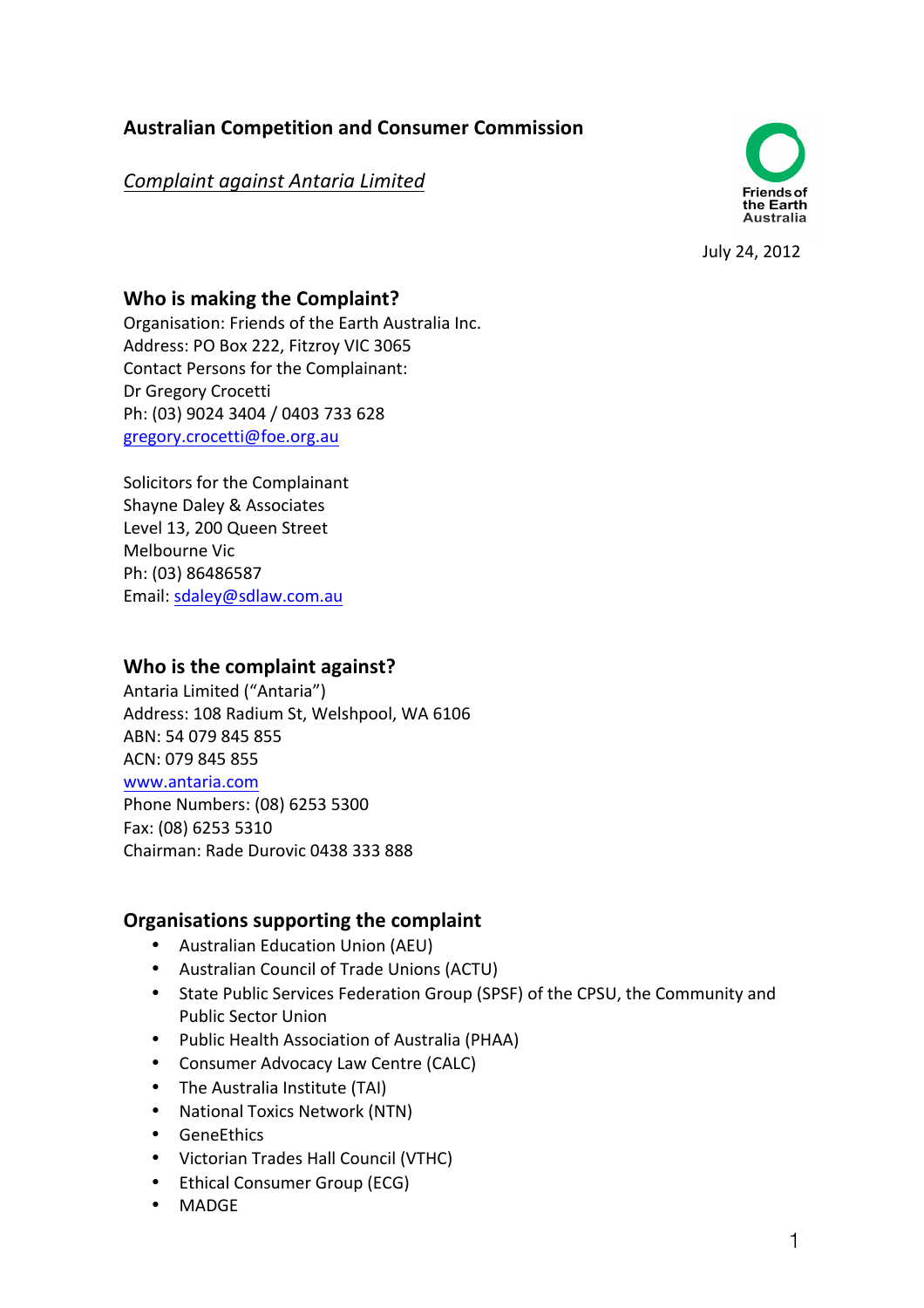# Description of conduct for which complaint is being made.

The basis of the complaint is that Antaria is misrepresenting the nature of a component product of sunscreen applications which it manufactures and supplies to third parties in Australia and overseas (Schedule 16).

The component product is a chemical substance known as zinc oxide. Antaria has patented the manufacture of this product (see below) which it markets under the name ZinClear-IM™. Antaria has for some time been representing that ZinClear IM™ is what is described as a "Non-Nano" product and "not a nanomaterial". In simple terms, "Non-Nano" means that the key constituent particles of the product are larger than 100 nanometres. A "Nano" particle (nanoparticle) is, by contrast, a particle whose size is less than 100 nanometres. However, the term 'nanoparticle' does not account for all different types of nanotechnology objects and devices, so the term 'nanomaterial' has been created to define objects of all different shapes and sizes with one or more dimension (length, width or height) on the nano-scale. Most significantly here, official definitions of nanomaterials, both here in Australia (NICNAS) and internationally (ISO) include nanomaterials:

- as aggregates/agglomerates (clusters) of nanoparticles
- as objects possessing nano-surface structures.

The Complainant says that ZinClear IM™ is comprised of aggregates of nanoparticles, with intentionally manufactured nano-surface structures. In these circumstances, we consider it is false and misleading for Antaria to represent that ZinClear IM™ as 'nonnano'. This is discussed further below.

Furthermore, the product ZinClear IM™ as supplied by Antaria, is used as a zinc oxide ingredient in dozens of sunscreen products worldwide. Here in Australia, at least ten different sunscreen brands use this product in their sunscreen or cosmetic (containing sunscreen) formulations as an active ingredient to block harmful UV rays from the sun.

There is growing evidence to support a precautionary approach to the use of nanomaterials in sunscreens, as detailed in the attached report (Schedule 32). Growing public concern around the potential dangers from the use of manufactured nanomaterials in sunscreens has led to several sunscreen brands electing to purchase 'non-nano' formulations and to market their brands as 'non-nano' or 'nano-free'. The complainant says polling demonstrates there is a significant section of the general public who are aware of these concerns and who, as a consequence, choose to use sunscreen products which are non-nano.

The abovementioned public concerns are illustrated by a number of public polling surveys which show a significant section of the general public has concerns about issues related to the safety of nano-particles in sunscreens and the labelling of sunscreens containing nano particles. Further details of these surveys and an example of related media are annexed to this complaint (Schedule 28-30)

It would also appear that some of the sunscreen brands using ZinClear IM™ in their own formulations are doing so on the basis of the representations by Antaria that ZinClear IM<sup>™</sup> is non-nano.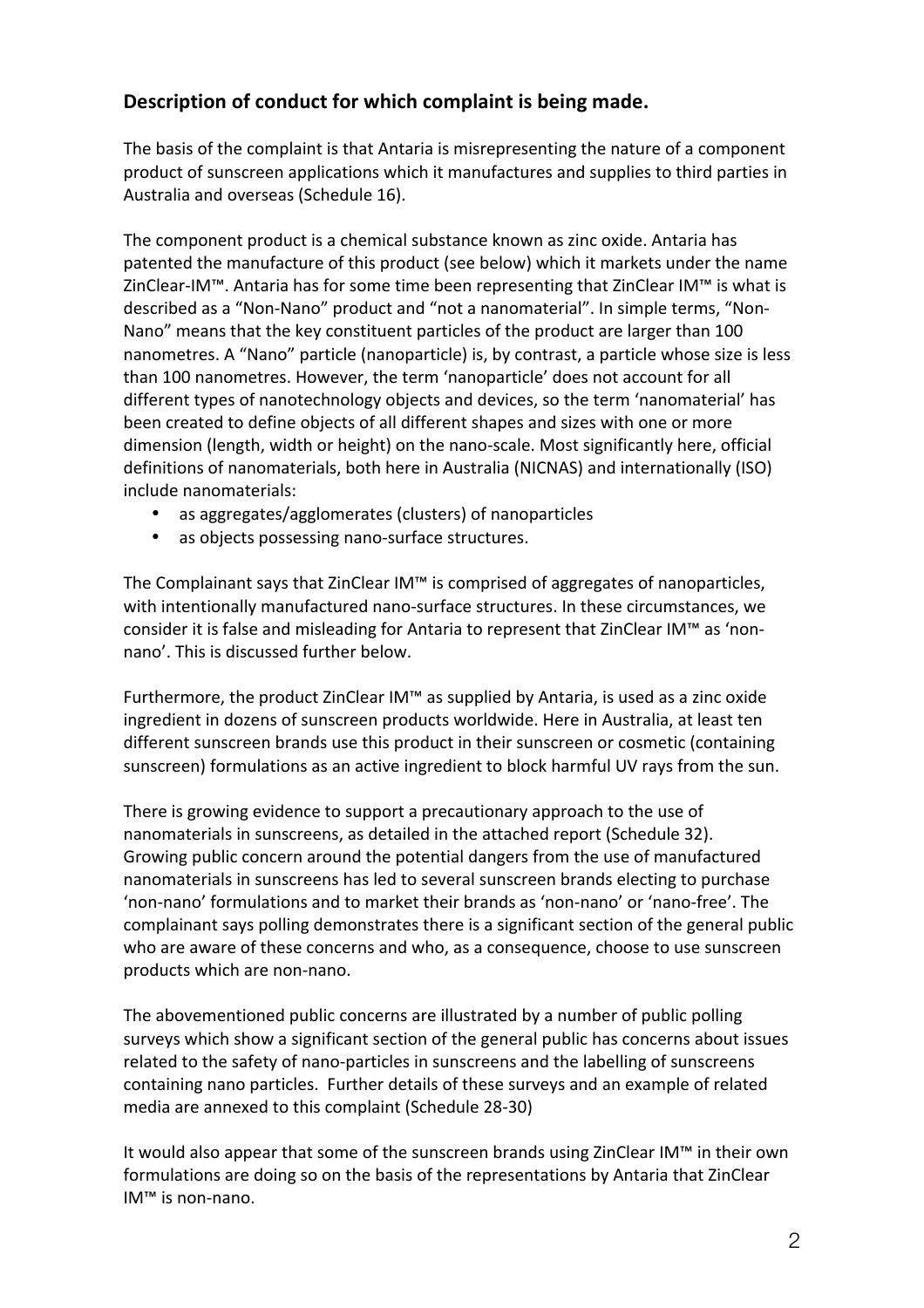### **History of nano sunscreen products.**

1. Antaria developed the ZinClear IM™ technology in about May 2006. Antaria described it as an "Index Matched™ zinc oxide dispersion that achieves superior transparency in larger micron sized zinc oxide particles". Since 2007, Antaria has represented to its customers, investors, regulators and the public that ZinClear-IM is not a nanomaterial. Antaria's corporate filings with the ASX and the material published by it have all conveyed the non-nano representation.

The relevant patent describing the ZinClear IM™technology (US 2010/0310871 A1) was registered in the USA in December 2010 (Schedule 2)

- 2. As the Complainant understands, in the years prior to the development of ZinClear IM™ (that is - prior to 2006) Antaria had produced a zinc oxide ingredient which was in the nano-range for use in sunscreens. It was able to do this as it had access to then emergent nano-technology and because zinc-oxide formulations in the nano range had desirable attributes in terms of transparency, spreadability and the like. The complainant understands this product was marketed to sunscreen suppliers as a nano-product.
- 3. In those early years concerns began to emerge in scientific studies and elsewhere about the safety and desirability of the use of nano-particles in sunscreens.
- 4. It was at about this time that Antaria ceased to market its nano zinc oxide product and replaced it with the ZinClear IM™ product.
- 5. In September 2006, the Australian Government regulator National Industrial Chemicals Notification and Assessment Scheme ("NICNAS") published an Information Sheet on Nanomaterials which explained "a nanomaterial is a material having at least one dimension 100 nanometres or less, can be nano-scale in one dimension (eg. surface films), two dimensions (eg. strands or fibres), or three dimensions (eg. particles) – and can exist in single, fused, aggregated or agglomerated forms..."(Schedule 3)
- 6. Subsequently, in October 2010, NICNAS (Schedule 4) and the International Organisation for Standardisation (ISO/TS 80004-1:2010) both launched formal definitions for nanomaterials (Schedule 5). The Complainant says that according these definitions, the ZinClear IM™ technology is a nanomaterial.
- 7. In 2012, the Complainant sought an opinion from Australian Government body -National Measurement Institute (NMI) - as to the ZinClear IM<sup>™</sup> particles as described in Antaria's US Patent 2010/031087AI ("the Patent"). The conclusion to the June 28 report (Schedule 1) at paragraph 6 States:

It is the opinion of the National Measurement Institute (NMI) that the "mesoporous zinc oxide powder" described in Patent US 2010/0310871 A1 is a "nanomaterial" according to International Organisation for Standardisation (ISO) technical specifications and an "industrial nanomaterial" as defined in the Australian Government National Industrial Chemicals Notification and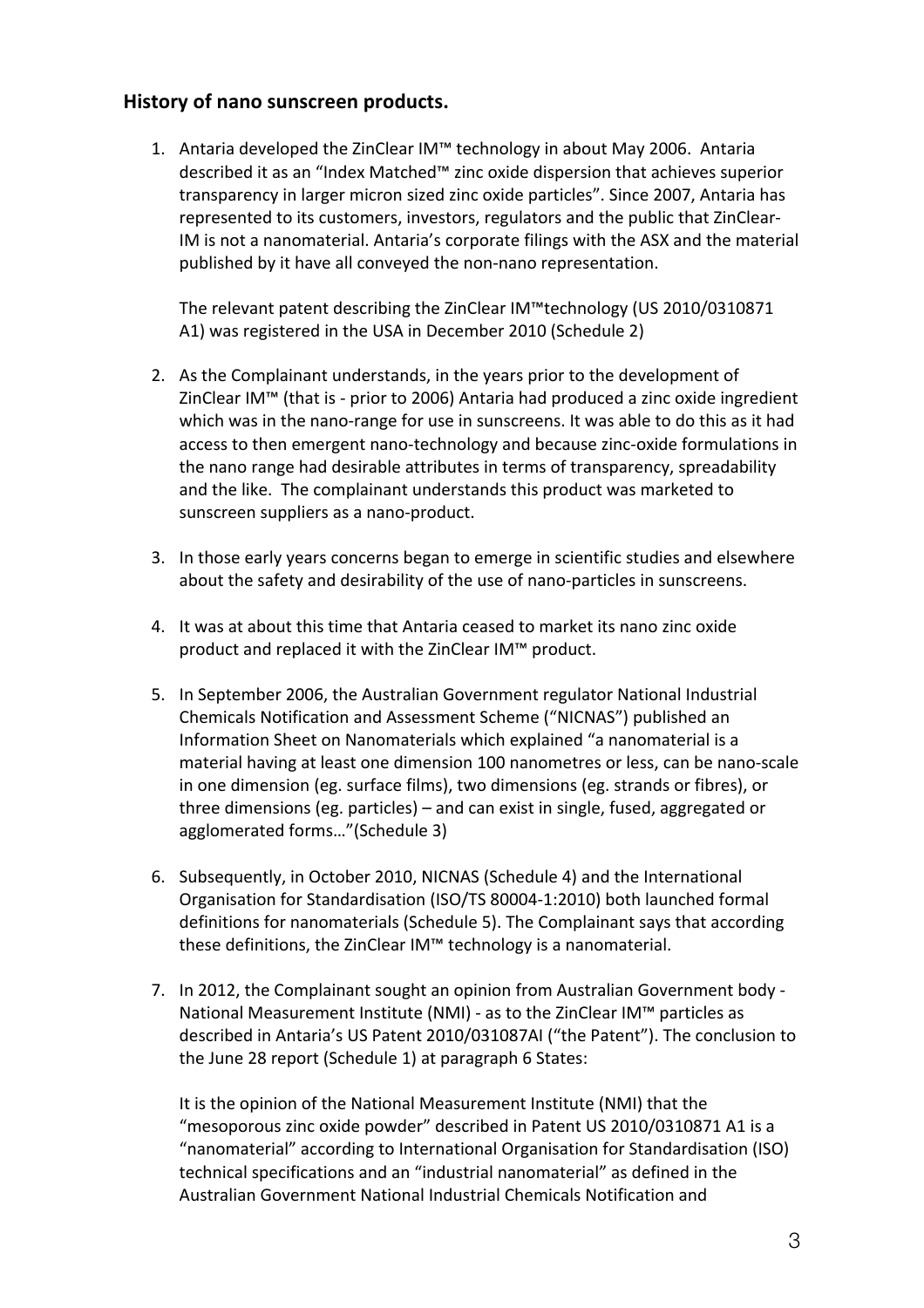Assessment Scheme ("NICNAS") document "Guidance on new chemical requirements for Notification of Industrial Nanomaterials."

- 8. The ZinClear IM™ patent uses the Malvern Mastersizer laser scattering instrument to measure the size of the ZinClear IM™ aggregates in the range of micrometres. However, this patent also uses other techniques (such as X-ray diffraction and Scanning Electron Microscopy) to measure 15-20 nanometre particles (nanoparticles) throughout the ZinClear IM aggregates.
- 9. Antaria appear to have only reported the laser scattering measurements to their sunscreen brand customers.

The complainant says that by representing ZinClear IM™ as non-nano to the public, customers (particularly sunscreen brands), shareholders and the Australian stockmarket, Antaria is engaging in misleading and deceptive conduct, and as such, is in violation of the *Competition* and *Consumer Act (2010)*.

Further, we assert that past statements by Antaria senior employees acknowledging the nano-structure of ZinClear IM™, and the fact that relevant patents state clearly that the product is meso-porous (possesses nano-scale pores) and based on aggregates of primary nanoparticles, make clear that Antaria understood that its flagship product was a nanomaterial, as per all relevant Australian and international definitions.

### **Complainant's Involvement/Claim for Damages**

Since 2008, Friends of the Earth Australia has produced the "Safe Sunscreen Guide" annually. This guide informs the public which sunscreens in Australia contain manufactured nanomaterial ingredients and which brands claim to avoid using manufactured nanomaterial ingredients in their products. The most recent Safe Sunscreen Guide is based on signed responses to a survey from over 130 sunscreen brand representatives (Schedule 25). These survey results show that many of these brands consider that their product is "non-nano" despite containing ZinClear IM™ and it seems they have come to this view because of representations made to them by Antaria that ZinClear IM™ is a "non-nano" product.

The Safe Sunscreen Guide relies on and incorporates information from those sunscreen brands that use ZinClear IM™ as a means of informing the general public as to which sunscreen brands contain nanomaterials and which do not. At least 10,000 hard copies and 50,000 digital copies of the guide were known to be distributed to Australian homes and schools between December 2011 and February 2012. Further distribution by the channel 7 program (Today Tonight) and channel 10 program (The Project) following television appearances would likely have resulted in thousands more copies distributed to the Australian public in January 2012.

This series of events effectively means the Safe Sunscreen Guide is, itself inaccurate in stating that certain sunscreen brands are "nano-free" (non-nano) when it seems they are not.

It took the Complainant's employees approximately five months to prepare and undertake the survey, verify the data, design, print, promote and distribute the guide.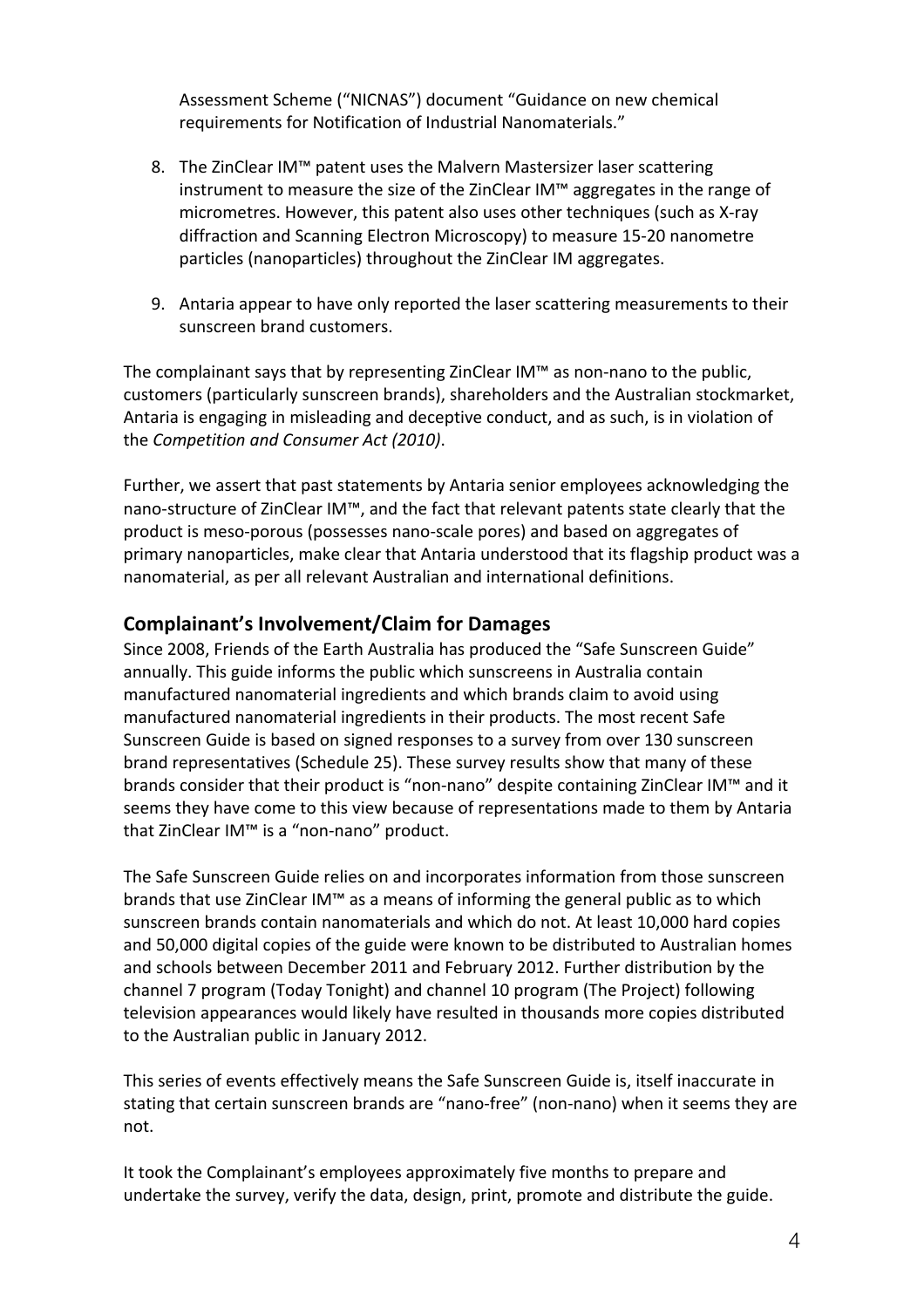Subsequent additional costs for printing, distribution and promotion bring the total Safe Sunscreen Guide expenses in the order of \$73,000. While many Safe Sunscreen Guides have already been distributed since the most recent release on December 1, 2011, approximately 45,000 printed guides have been withdrawn and destroyed since being rendered inaccurate in the manner described above.

## **Friends of the Earth Australia's Safe Sunscreen Guide**

This publicly available guide lists approximately 133 different brands of sunscreen and cosmetics containing sunscreen. Each brand is separated into one of four categories:

- Nano and chemical-free (Dark green)
- Nano-free (Light green)
- May Use Nano (Amber)
- Use Nano (Red)

Brands supplied by Antaria were listed in the nano-free section, on the basis of signed statements from the sunscreen brands and in most cases supplementary certificates of analysis provided by Antaria to support non-nano claims (Schedule 17,18 &21). As a result of Antaria's conduct, at least ten sunscreen brands were inaccurately listed as 'nano-free', when they are in fact based on manufactured nanomaterials.

Following the revelations of this inaccuracy, Friends of the Earth Australia has blocked all further web access to the Safe Sunscreen Guide (Schedule 25) and withdrawn and destroyed 45,000 printed copies. We have also worked with other stakeholders to recall from display and circulation further thousands of copies of our guide.

As a result of the inaccuracies caused by Antaria's misleading and deceptive conduct, Friends of the Earth Australia has suffered serious reputational loss. The inaccuracies in our guide have been the focus of the National Measurement Institute presentation and subsequent discussion at the ICONN (International Conference On Nanoscience & Nanotechnology) conference (Schedule 6), media coverage and government commentary. It has been suggested by many commentators that the inaccuracies result from our error, rather than stemming from false statements provided to sunscreen brands by Antaria.

# **Correspondence between Friends of the Earth & Antaria Limited**

Prior to February 2012, there has been minimal correspondence between Friends of the Earth and Antaria Limited.

#### **1. Meetings in Perth**

Following the NMI presentation at the ICONN conference in Perth on February 6, 2012, Gregory Crocetti immediately arranged to meet the General Manager of Advanced Research and Development at Antaria on February 7 to raise the concerns raised from the previous day, i.e. NMI research indicating that nanomaterials were detected in three sunscreen products using ZinClear IM (Cancer Council Classic, Invisible Zinc Junior & Invisible Zinc Body).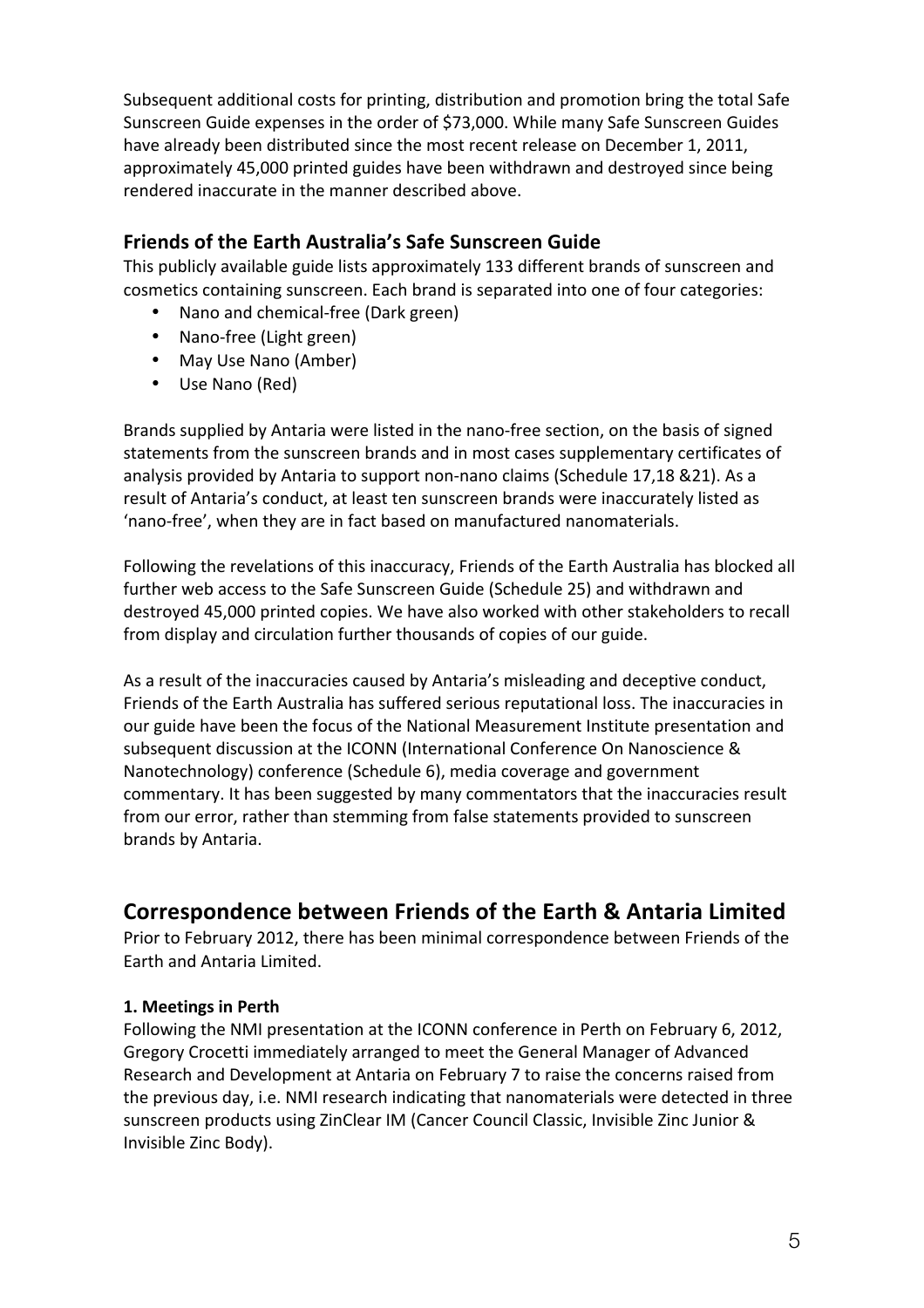The subsequent meeting with the General Manager of Advanced Research and Development at Antaria on February 8 was also attended by key figures from CSIRO and the NMI, failed to resolve differences between the claims of Antaria and the measurements by the National Measurement Institute.

### **2. Further emails between Gregory Crocetti and Antaria**

Emails were then sent to the General Manager of Advanced Research and Development at Antaria on February 13, 14 & 15 to clarify FOE's understanding from the two meetings during the previous week (Feb 7/8) and suggest further experimental data that Antaria should provide to Friends of the Earth.

Significantly, this included the recommendation that Antaria:

- work with the NMI to clarify the remaining serious discrepancies in results
- conduct independent analysis of ZinClear IM particles

The General Manager of Advanced Research and Development at Antaria confirmed to Friends of the Earth Australia in writing via email on February 24 that the patent (US 2010/0310871A1) is the basis for the ZinClear-IM range (Schedule 7).

### **3. Communication with the Non-executive Chairman of Antaria**

On February 23<sup>rd</sup>, Friends of the Earth emailed Baxter Laboratories (manufacturers of Natural Instinct sunscreens and other sunscreen brands such as Woolworths). This email suggested that ZinClear IM was a nanomaterial and that we believed Antaria were misleading their customers.

Also on February  $23^{rd}$ , the Non-executive Chairman of Antaria called and spoke on the phone to Gregory Crocetti for approximately 20 minutes and subsequently emailed Friends of the Earth an invitation to meet with the Antaria directors on February 28/29.

This offer was declined on February  $28<sup>th</sup>$ , while Friends of the Earth awaited both responses to all questions from the General Manager Advanced Research and Development at Antaria as well as legal advice in relation to what Friends of the Earth could safely disclose and discuss without fear of litigation.

On March 1<sup>st</sup>, the Non-executive Chairman of Antaria again offered to meet and asked Friends of the Earth to not correspond with Antaria staff, partners or customers.

On May 21<sup>st</sup>, Friends of the Earth wrote to Antaria seeking restorative actions to be taken and compensation for financial loss as a result of Antaria's misleading and deceptive conduct (Schedule 8).

On July 6, following a phone call from the Non-executive Chairman of Antaria, Friends of the Earth wrote back to Antaria requesting a written response to our May 21<sup>st</sup> letter (Schedule 9).

Friends of the Earth received a response from the Non-executive Chairman of Antaria on July  $11^{th}$ , rejecting all assertions and claims previously made by Friends of the Earth (Schedule 10).

Friends of the Earth rejects all assertions made in the July 11 letter from Antaria and are preparing a detailed response which we will provide to the ACCC.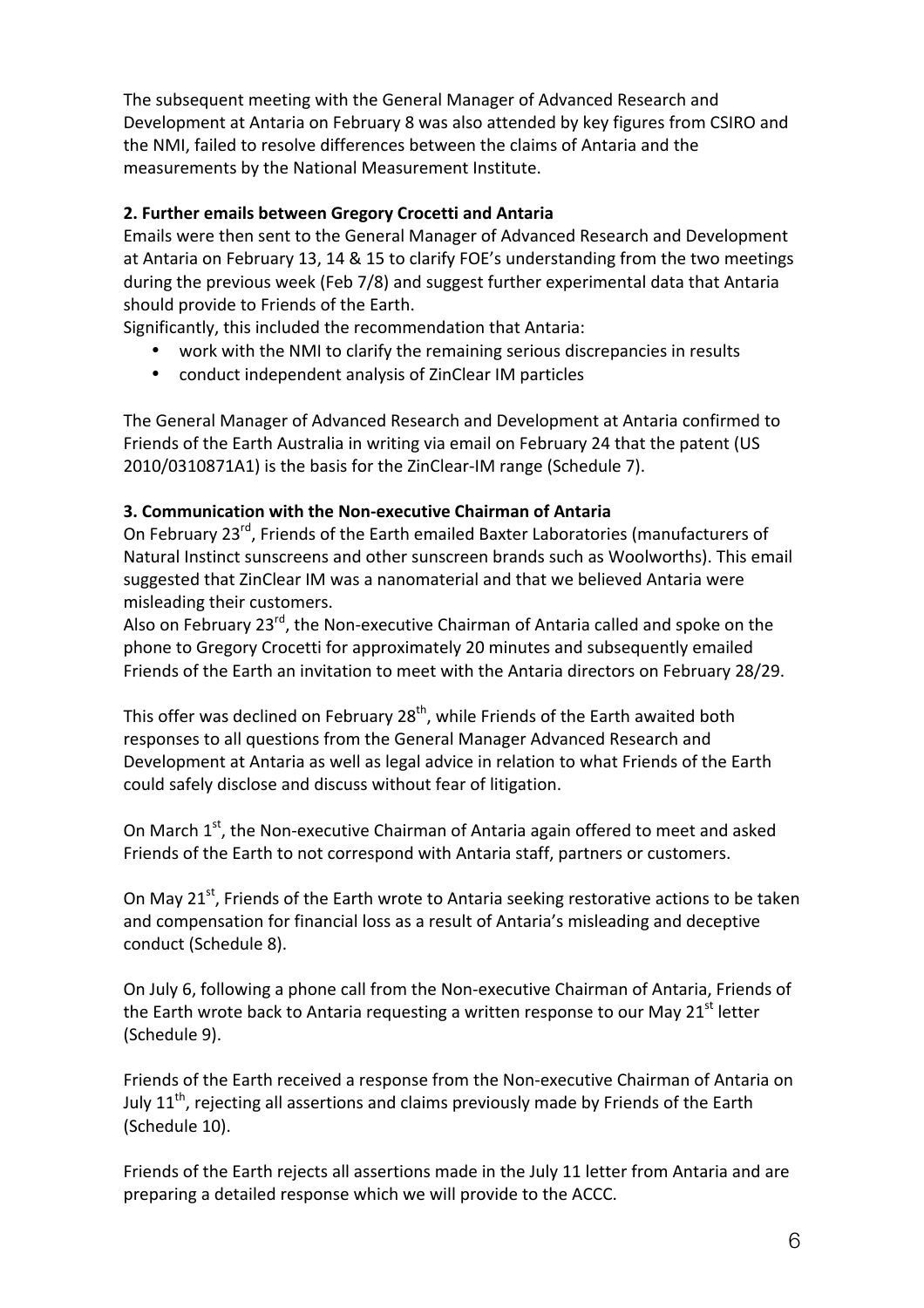# **Technical Background Information**

# **1. The Definition of 'nanomaterial'**

The complainant relies on the National Measurement Institute report of 28 June 2012 (Schedule 1) in support of its contention that ZinClear-IM is a nano-material.

Additionally the Complainant is aware of further definitions of nano-material in other jurisdictions. Two examples are:

*(a) US National Nanotechnology Initiative:*

"Nanomaterials are all nanoscale materials or materials that contain nanoscale structures internally or on their surfaces. These can include engineered nano-objects, such as nanoparticles, nanotubes, and nanoplates."

*(b) European Union:*

"A natural, incidental or manufactured material containing particles, in an unbound state or as an aggregate or as an agglomerate and where...one or more external dimensions is in the size range 1 nm - 100 nm." [specifies that 50% or more of the number of particles in a sample must be as described]

# 2. **Claims from Antaria in relation to the ZinClear-IM product**

#### Antaria's patents describe ZinClear-IM as possessing characteristics that would result in *it being categorised as a 'nanomaterial':*

The ZinClear IM™ US patent 2010/0310871A1 (attached) states:

- It is intentionally manufactured to have novel properties (transparency) that are related to its nanoscale surface structure
- It is an aggregate (minimum size of approximately 0.8  $\mu$ m 1  $\mu$ m, ie 800-1,000 nm; see clauses 0012-0021) composed of primary zinc oxide crystallites that are nanoscale (on average about 5-50 nm; see clause 0054)
- The aggregates of primary zinc oxide nano-crystallites are nano-structured; that is, the aggregates are intentionally manufactured to be mesoporous (clause 0024, the surface of the aggregates have nanoscale pores (2-100 nm in size; see clause 0048s and 0055)

The General Manager of Advanced Research and Development at Antaria has confirmed to Friends of the Earth Australia in writing via email that the patent (US 2010/0310871A1) is the basis for the ZinClear-IM range (Schedule 7).

#### Antaria and its representatives have made public statements that acknowledge **ZinClear-IM is nano-structured**

a) Advanced Nanotechnology Limited [the previous name of Antaria] open briefing to ASX 4 October 2006, p4 (Schedule 11)

Available at: http://www.antaria.com/news/ano\_open\_briefing\_041006.pdf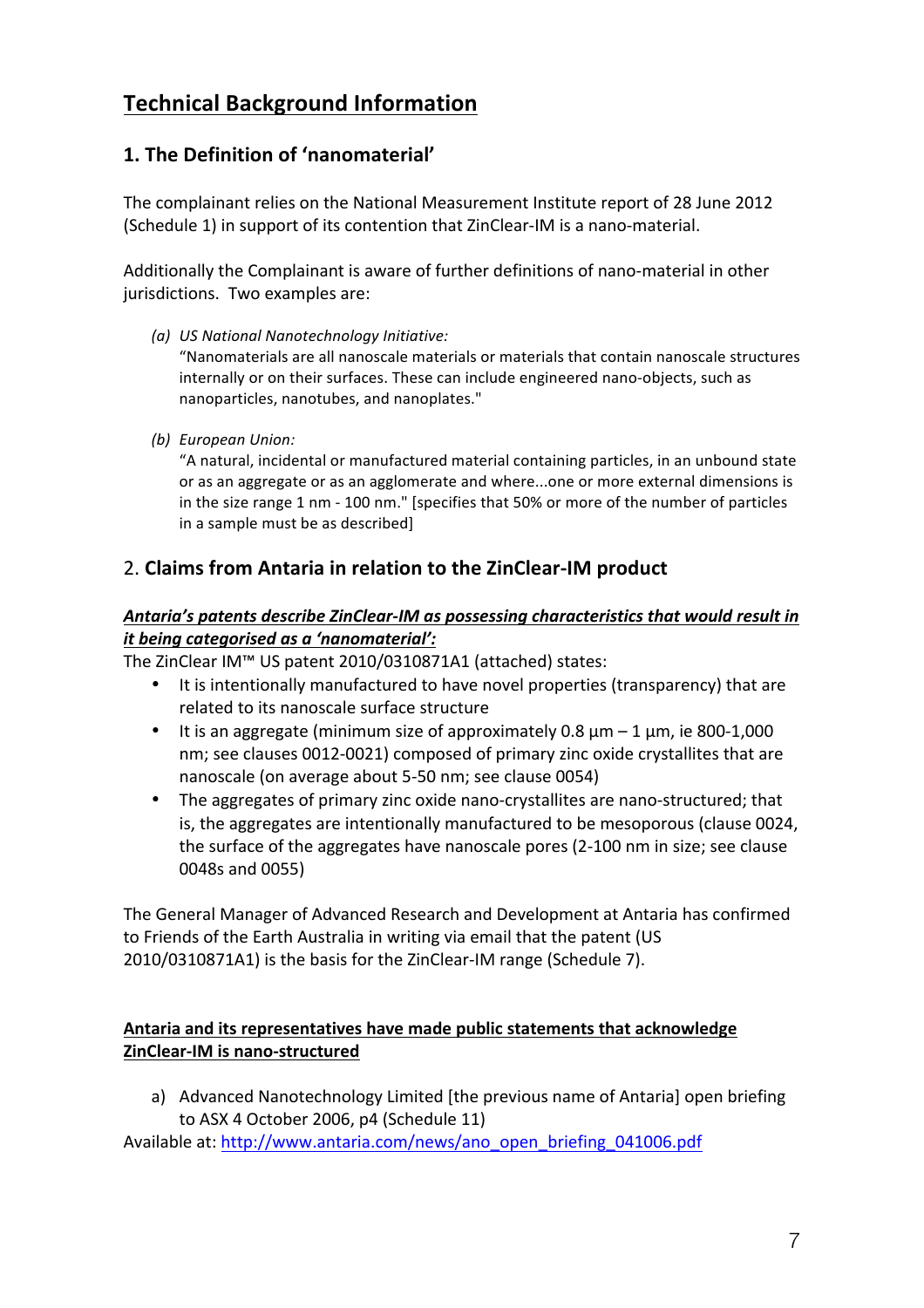[Then] CEO Dr Paul McCormick states: "Our new Index Match technology makes larger particles, greater than one micron, transparent. This is achieved through a clever design of the particles whereby they are nanostructured but have a much larger size."

b) Advanced Nanotechnology Limited Financial Report 2007, p8 (Schedule 12) Available at: http://www.aspectfinancial.com.au/asxdata/20070921/pdf/00761750.pdf "ZinClear IM™, stable dispersions of transparent micron-sized nanostructured zinc oxide powders"

c) Antaria Limited Annual Report 2011, p6 (Schedule 13) Available at: http://www.antaria.com/news/ANOFY11\_Annual\_Report\_30Sep11.pdf

"Antaria's technology base allows the delivery of a micron sized zinc oxide particle which retains superior transparency due to the mesoporous [presence of nanoscale pores] nature of the particle, providing a competitive advantage over other mineral UV absorbers."

### **Yet Antaria has made conflicting statements to potential investors that claim or imply that ZinClear-IM is not a nanomaterial**

a) Antaria Limited presentation to BRR media "Understanding Antaria's flagship product: ZinClear-IM", 2 Feb 2011 (Schedule 14)

Available at: http://www.brrmedia.com/event/72868/antaria-ltd-understandingantarias-flagship-product-zinclear-im-dr-deborah-cooper-managing-director

#### P3 "Micron sized (non-nano)"

P14 contrasts ZinClear IM™ with competitors' nano zinc oxide and titanium dioxide which are "caught in nano debate". Promotes ECOCERT certification in Europe [ECOCERT has a principle of not certifying products that contain nanoparticles] P16 "micron sized particle (non-nano)"

b) Antaria Limited presentation to ASX "Antaria Limited Platform for Profitability", 24 August 2011 (Schedule 15) Available at: http://www.asx.com.au/asxpdf/20110824/pdf/420l9r4frj7hpy.pdf

P2 "transition from nano to micron size particle"

P8 "micron sized (non-nanoparticulate)"

18 contrasts Antaria's nano zinc oxide product which has "nano concerns in some markets" with ZinClear IM which is "micron sized"

### Antaria has provided signed certificates to its customers stating that ZinClear IM<sup>™</sup> is not a nanomaterial and is based on a particle size >1  $\mu$ m

a) See signed certificate provided by Antaria to Invisible Zinc stating that Antaria Limited certifying that ZinClear IM™ is NOT classified as 'nano material'", that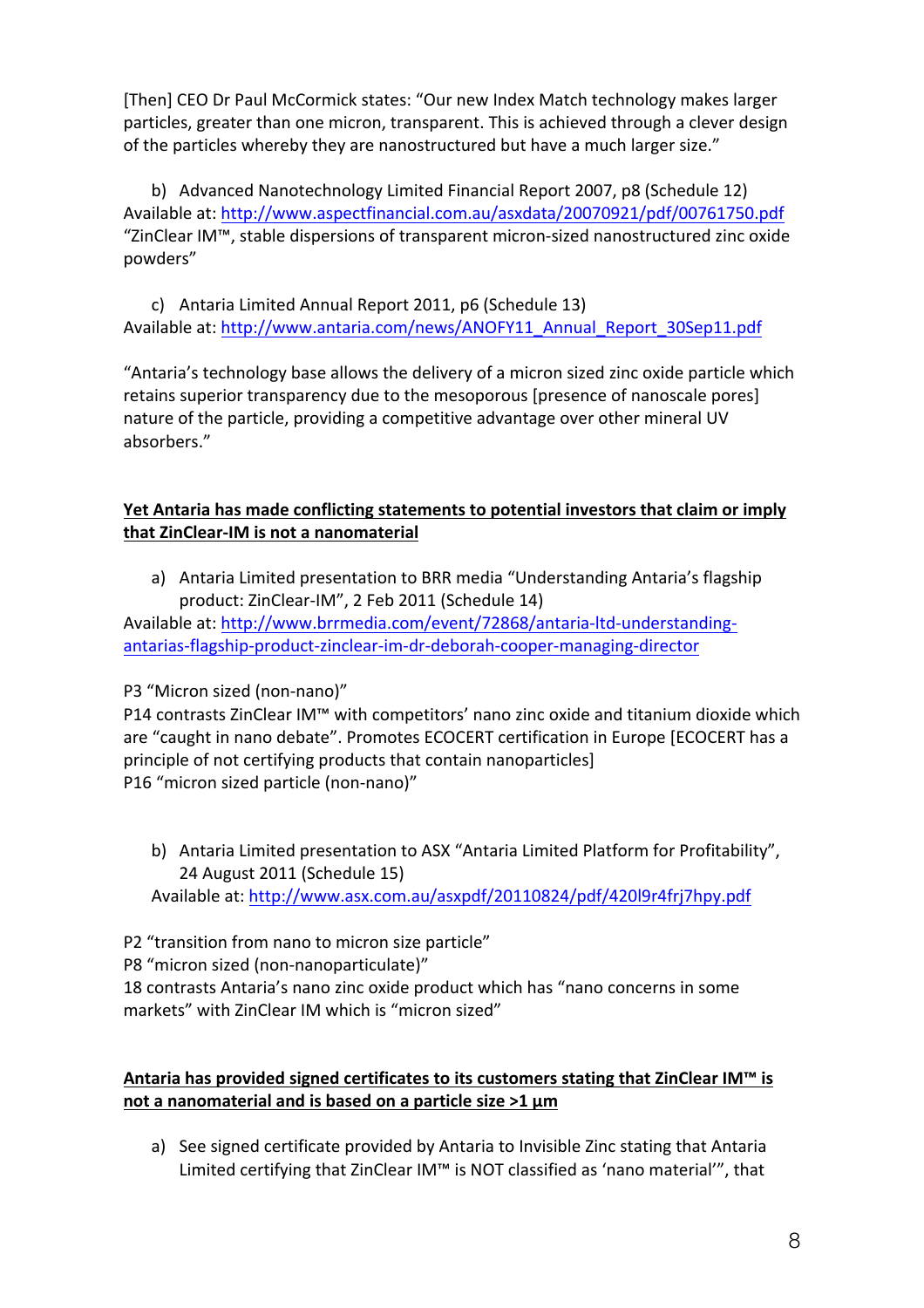"the particle size is >100 nm" and "the average particle size is greater than 1  $\mu$ m" (Schedule 17)

b) Certificates of analysis were also provided to Woolworths, Natural Instinct, ChemMart, Grahams, Terry White chemists, Pharmacy Choice, WotNot and Mukti certifying that the particle size is greater than  $1 \mu$ m. Two examples of these certificates are provided (Schedule 18 & 22)

# **3. Antaria's customers (sunscreen manufacturers) believed Antaria's** claims to mean that their products did not contain manufactured **nanoparticles, agglomerates or aggregates of manufactured nanoparticles**

Friends of the Earth received questionnaire responses from the Cancer Council, Woolworths, ChemMart, Terry White chemists, Invisible Zinc, Pharmacy Choice, Natural Instinct, WotNot, Grahams Sunclear and Mukti Botanicals stating that their products are free of manufactured nanoparticles, including agglomerates or aggregates composed of nanoparticles. 

- a) Example of questionnaire cover letter sent to Natural Instinct on October, 2011 (Schedule 19)
- b) Email response from the Natural Instinct manufacturer on October, 2011 (Schedule 20)
- c) FOE questionnaire response from Natural Instinct, October, 2011 (Schedule 21)
- d) ZinClear certificate of analysis from Natural Instinct, October 2011 (Schedule 22)
- e) FOE questionnaire response from Cancer Council in October 2011 (Schedule 23)
- f) FOE questionnaire response from Invisible Zinc in October 2010 (Schedule 24)

# **4. Public statements from Antaria customers regarding the nano-free status of their products**

The following organisations made statements about the nano-free status of their products on their websites, for which we have pdfs:

- Cancer Council (subsequently removed this claim but we have a pdf (Schedule 26)
- Invisible Zinc (Schedule 27)
- Mukti Botanicals
- Natural Instinct (subsequently removed this claim but we have a pdf)
- Wotnot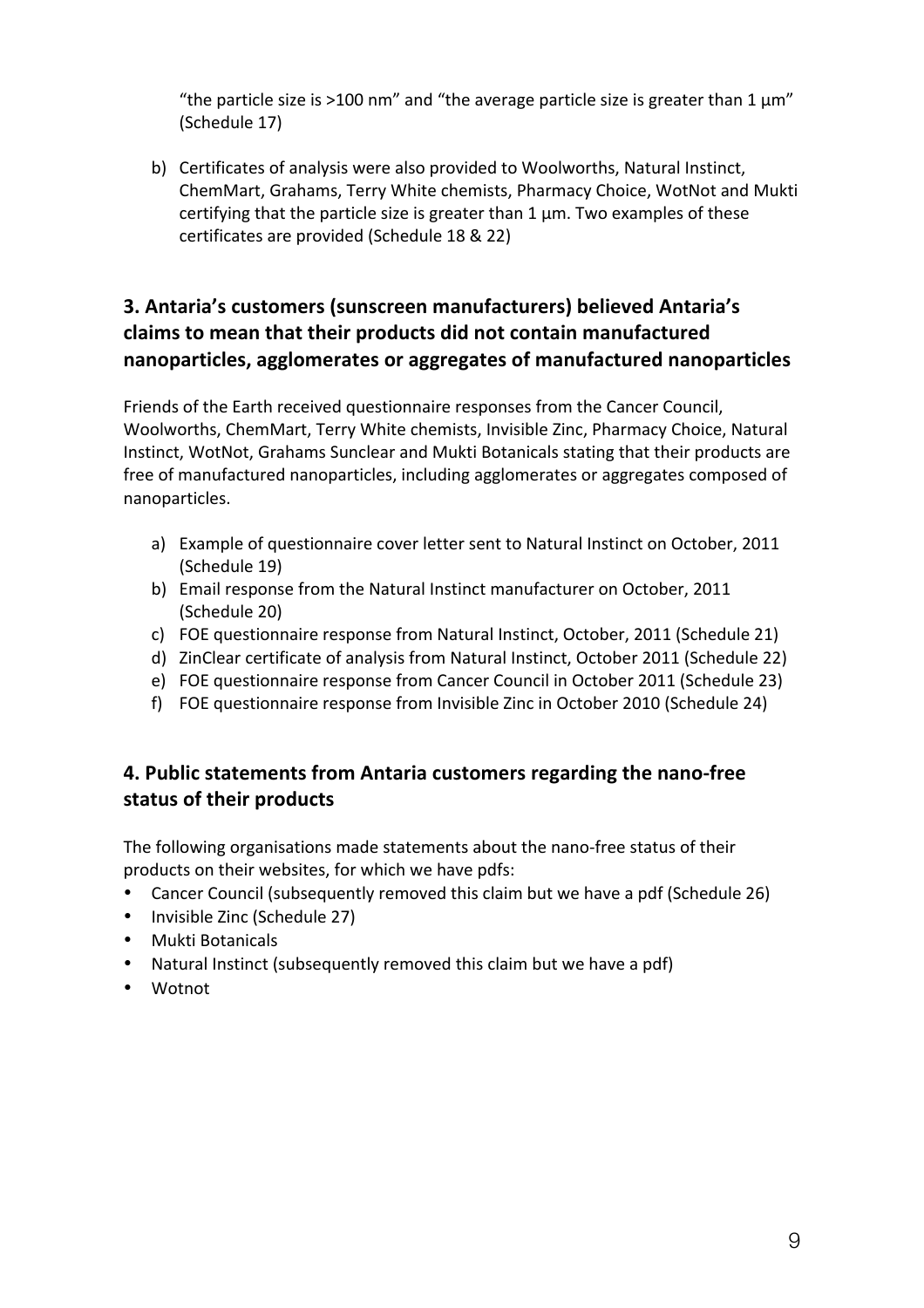# **Schedule/Attachments**

#### **Evidence supporting the claim that ZinClear IM is a nanomaterial**

- 1. Report from the National Measurement Institute,  $28<sup>th</sup>$  June, 2012
- 2. Antaria Patent US 2010-0310871 A1, filed  $9^{th}$  Dec, 2010
- 3. NICNAS Information Sheet on Nanomaterials, 2006
- 4. NICNAS Nanomaterial definition (NICNAS-Guidance on New Chemical Requirements for Notification of Industrial Nanomaterial), issued October 5, 2010
- 5. ISO Nanotechnologies -Vocabulary (ISO-TS 80004-1-2010)
- 6. Presentation by Dr. Victoria Coleman at the ICONN conference (in Perth, February 6, 2012) outlining testing of six commercial sunscreens (including Invisible Zinc and Cancer Council products)

#### **Key Correspondences with Antaria Limited**

- 7. Email from Antaria confirming the patent (US 2010-0310871 A1) is the basis for the ZinClear IM technology - February 24, 2012
- 8. Friends of the Earth letter to Antaria May  $21^{st}$ , 2012
- 9. Friends of the Earth letter to Antaria July  $6^{th}$ , 2012
- 10. Antaria response to Friends of the Earth July11<sup>th</sup>, 2012

### **Examples of Antaria's Public Statements acknowledging ZinClear IM is nano-structured**

- 11. Advanced Nanotechnology Limited [the previous name of Antaria] open briefing to ASX 4 October 2006, p4
- 12. Advanced Nanotechnology Limited Concise Financial Report 2007, p8
- 13. Antaria Limited Annual Report 2011, p6

#### **Examples of Non-Nano claims from Antaria & Known Global Distribution of ZinClear IM**

- 14. Slides from Antaria Limited presentation to BRR media "Understanding Antaria's flagship product: ZinClear-IM", 2 Feb 2011, pages 3, 14 & 16
- 15. Antaria Limited presentation to ASX "Antaria Limited Platform for Profitability", 24 August 2011, pages 2, 8 & 18
- 16. Global Distribution of ZinClear IM from Antaria Limited, based on all available information from Antaria and FoE sunscreen survey, March 2012

#### **Material in preparation of the Safe Sunscreen Guide**

- 17. ZinClear IM "Not classified as a Nanomaterial" Certification to Invisible Zinc
- 18. ZinClear IM Certificate of Analysis provided by Grahams, October 2011
- 19. Example of questionnaire cover letter sent to Natural Instinct on October, 2011
- 20. Email response from the Natural Instinct manufacturer on October, 2011
- 21. FOE questionnaire response from Natural Instinct, October, 2011
- 22. ZinClear certificate of analysis from Natural Instinct, October 2011
- 23. FOE questionnaire response from Cancer Council, October 2011
- 24. FOE questionnaire response from Invisible Zinc, October 2010

#### **FoEA Safe Sunscreen Guide & Sunscreen brand claims**

- 25. Friends of the Earth's Safe Sunscreen Guide (Summer 2011-2012)
- 26. Cancer Council website nano-free claims (Feb 7, 2012)
- 27. Invisible Zinc website nano-free claims (Feb 17, 2012)